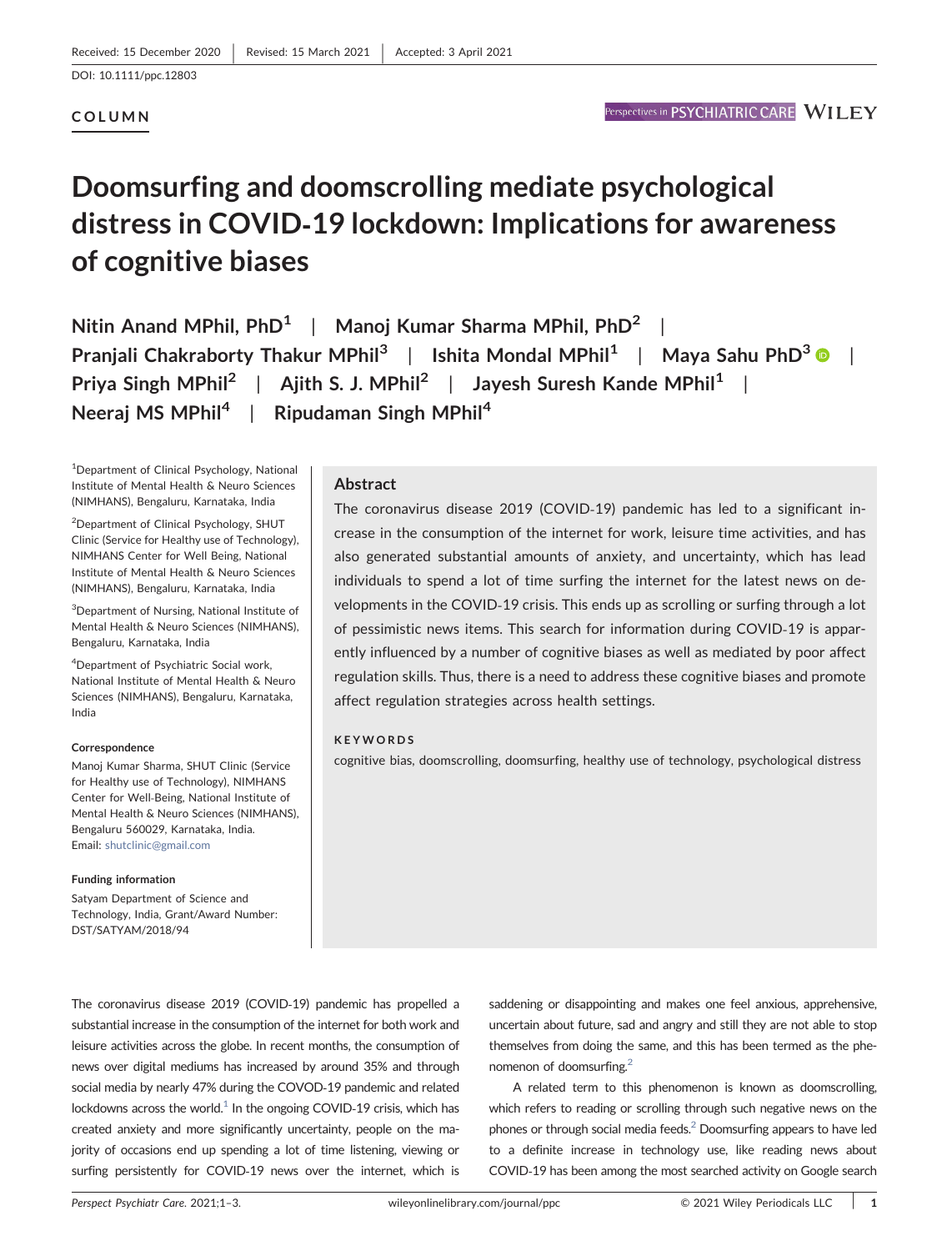since March 2020.<sup>3</sup> Doomsurfing related to COVID-19 pandemic can be reflected in behaviors, such as frequently checking the number of affected cases, the number of morbidities, staying up late checking for the latest information about the new symptoms, newer ways through which severe acute respiratory syndrome coronavirus 2 can spread and ways to minimize the risk. Doomsurfing and Doomscrolling lead to the experience of emotions of intense anxiety, uncertainty, apprehension, fear, and feelings of distress which in turn lead to difficulties in the initiation of sleep, poor quality of sleep, decrease in appetite, decreased interest in activities and low motivation to continue with tasks of the day. $4$ 

There are various factors contributing to this phenomenon of doomsurfing, one of them being the human tendency to make better sense of the uncontrollable situation and filling the information gap. To overcome the information gap in the COVID‐19 pandemic and the associated negative feelings, the people tend to engage more in the phenomenon of doomsurfing or doomscrolling with the expectation to access some positive information or perspectives about the COVID‐19 pandemic so that their anxiety, fear, and apprehension decreases. However, in this search of optimistic or positive news, they end up scrolling or surfing through a lot of pessimistic news which leads to further exacerbation of feelings of anxiety, apprehension, uncertainty, and panic and this becomes a vicious circle where the individuals appear to become trapped on the internet via doomsurfing with unpleasant emotions and stress. This search for optimistic news or information during COVID‐19 is influenced by the optimism bias wherein the individual overestimates the likelihood of occurrence of positive events which will happen in the COVID‐19 pandemic either tomorrow, next week or next fortnight and underestimates the probability of negative events.<sup>5</sup> Another thinking error that influences the doomsurfing in individuals is their inclination to constantly seek out information and assign higher weightage to evidence that supports their hypothesis and dismiss or offers lower weightage to evidence which disconfirms their perspective. This phenomenon is known as confirmation bias. $3$  In addition, doomsurfing is also influenced by anchoring bias wherein the individuals put their trust heavily on the initial piece of information which comes their way and then continue with their online search to accumulate more information that supports their initial set of information while ignoring the other information which is inconsistent. $3$ 

In addition, to thinking errors, the affect regulation also influences the excessive use of digital platforms. When individuals are experiencing low mood, decreased interest in activities, and high fatigue levels they have a higher tendency to spend increased amounts of time on digital platforms to up-regulate their mood. $6$  The presence of psychological distress like depressive symptoms has been evidenced to have a stable relationship with engagement in problematic or excessive use of the internet.<sup> $7-9$  $7-9$ </sup> This relationship apparently further increases the feelings of depression when the individual is not engaging in internet use. Thus with time, it leads to the formation of a seemingly unending cycle. The cognitive biases also lead us to feel anxious, apprehensive, and increase our levels of uncertainty, which triggers us to surf, scroll for more information which may be crucial for our survival and in anticipation of information that elevates low mood, minimizes emotions of anxiety, uncertainty, and

apprehension and would give us back our sense of lost control over the environment. In such a situation, we are also vulnerable to consuming inaccurate and incomplete information which rather than increasing our sense of control decreases the control, validates our fears, increases anxiety, uncertainty and pushes us towards a vicious cycle of the constant need to know, a constant need to doomsurf or doomscroll over the internet.<sup>10</sup>

This report highlights that there is a need to explore the underlying cognitive biases which facilitate the initiation and maintenance of the phenomenon of doomsurfing and doomscrolling during the ongoing COVID‐19 pandemic. To address these cognitive biases, which have got triggered during the COVID‐19 pandemic there is a need to offer online programs for the members of the public which focus on creating awareness about the cognitive biases, their role in facilitating doomsurfing and doomscrolling, pathways that cause the emergence of feelings of sadness and anxiety and design behavioral experiments to offer less threatening interpretations and more realistic outcomes. In addition, the programs should include education on the healthy use of technology inclusive of the use of social media platforms, digital news feeds, and minimizing time spent on the use of smartphones, and increase the time spent on offline activities. Moderating the time spent on online platforms can be achieved by switching off smartphone notifications, use of essential applications on smartphones, not using the smartphone as an alarm clock, keeping smartphones and digital devices outside bedrooms, no usage 2 h before bedtime, outlining structured times of short durations in the day for accessing online platforms rather than ensuring a continuous presence on social media platforms or mi-croblogging sites or constant consumption of news.<sup>[11](#page-2-8)</sup> Engaging in healthy use of technology will help in developing digital hygiene with time which will ensure that individuals become active or intentional users are not passive users or consumers of technology. Along with the acquisition of digital hygiene more offline activities need to be developed, such as engaging in playing indoor sports, games, morning or evening walks, drawing, sketching, and engaging in a number of other hobbies with family and friends. $11$ 

# 1 | IMPLICATIONS FOR NURSING PRACTICE

(i) The nursing professionals can facilitate in enhancing awareness regarding technology use among nursing students and practicing nurses as it would facilitate to develop the practice of exploring technology use details of their patients during their clinical practice irrespective of diagnoses of their patients. (ii) The generation of awareness and adoption of digital hygiene strategies among nursing students and nursing professionals will contribute towards better affective regulation, mental well-being, healthy use of technology, minimize the experience of anxiety, fear, apprehension, hopelessness, and intolerance of uncertainty in times of COVID‐19 pandemic and help greatly to deliver better patient care and be more mature nurse leaders. (iii) Nursing professionals working in varied health settings inclusive of